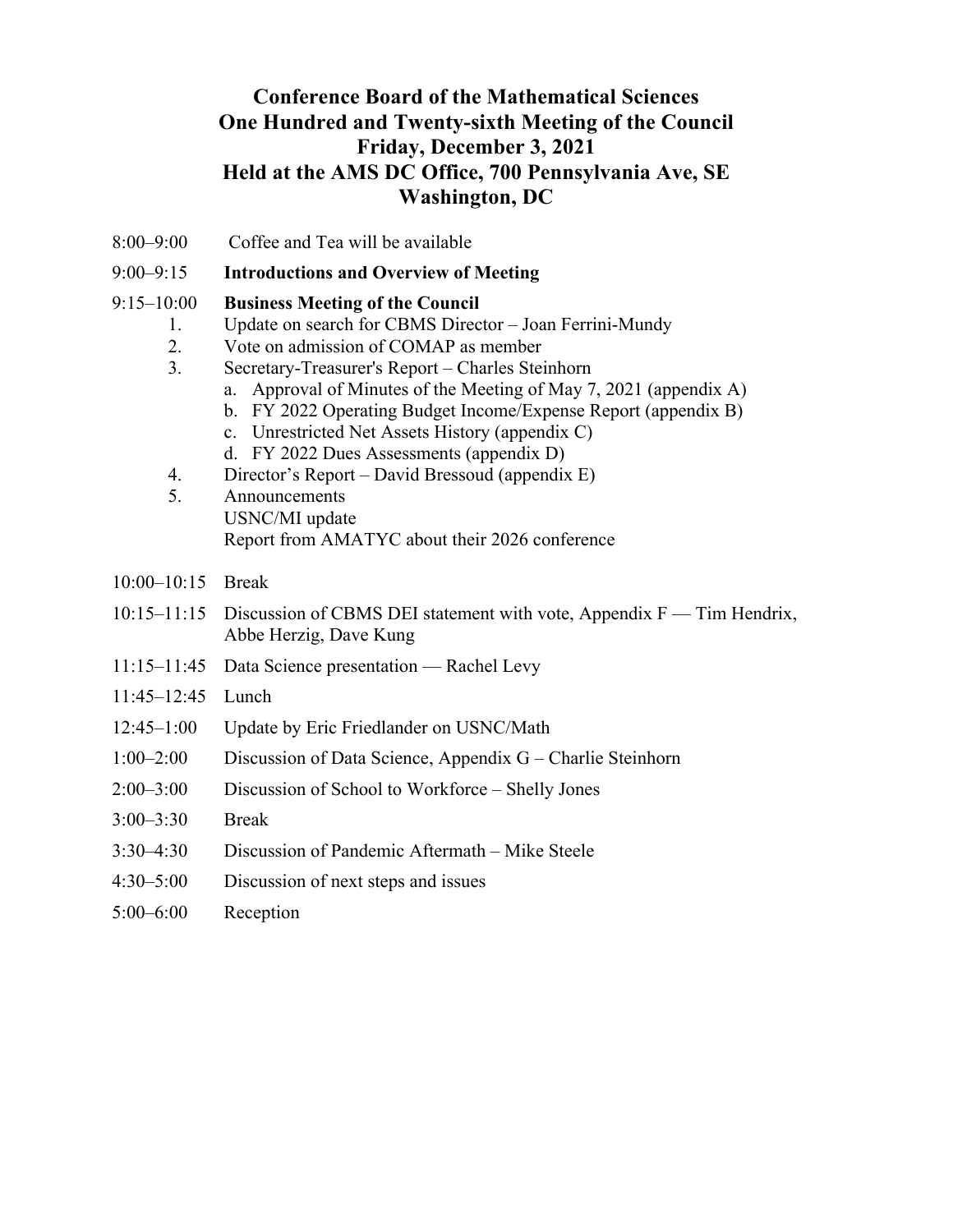| <b>Kim Gattis</b>        | AIR                    | KGattis@air.org                                        |  |
|--------------------------|------------------------|--------------------------------------------------------|--|
| <b>Anne Dudley</b>       | <b>AMATYC</b>          | adudley@amatyc.org                                     |  |
| Kathryn Kozak            | <b>AMATYC</b>          | Kathryn.Kozak@coconino.edu                             |  |
| Laura Watkins            | <b>AMATYC</b>          | laura.watkins@amatyc.org                               |  |
| Ruth Charney             | <b>AMS</b>             | president@ams.org                                      |  |
| <b>Catherine Roberts</b> | <b>AMS</b>             | croberts@ams.org, exd-staff@ams.org                    |  |
| Tyler Kloefkorn          | <b>AMS</b>             | tjk@ams.org                                            |  |
| Karen Saxe               | <b>AMS</b>             | kxs@ams.org                                            |  |
| Abbe Herzig              |                        | abbe.herzig@gmail.com                                  |  |
| Shari Stockero           | <b>AMTE</b>            | stockero@mtu.edu                                       |  |
| <b>Megan Burton</b>      | <b>AMTE</b>            | meb0042@auburn.edu                                     |  |
| Ron Wasserstein          | <b>ASA</b>             | ron@amstat.org                                         |  |
| <b>Robert Santos</b>     | <b>ASA</b>             | rsantos@urban.org                                      |  |
| Katherine Ensor          | <b>ASA</b>             | ensor@rice.edu                                         |  |
| Donna Lalonde            | <b>ASA</b>             | donnal@amstat.org                                      |  |
| Julia Knight             | <b>ASL</b>             | Julia.F.Knight.1@nd.edu                                |  |
| Joleigh Honey            | <b>ASSM</b>            | Joleigh.Honey@schools.utah.gov                         |  |
| Kathryn Leonard          | <b>AWM</b>             | kathryn@awm-math.org                                   |  |
| Darla Kramer             | <b>AWM</b>             | darla@awm-math.org                                     |  |
| <b>Beatrice Luchin</b>   | <b>BBA</b>             | abluchin@bbamath.org                                   |  |
| John Staley              | <b>BCPS</b>            | johnstaley64@gmail.com                                 |  |
| David Bressoud           | <b>CBMS</b>            | bressoud@macalester.edu                                |  |
| <b>Javon Barnes</b>      | <b>CBMS</b>            | jbarnes2@macalester.edu                                |  |
| Mike Steele              | <b>CBMS EC</b>         | msteele(@nsf.gov)                                      |  |
| C. David Levermore       | <b>CBMS EC</b>         | lvrmr@math.umd.edu                                     |  |
| Charlie Steinhorn        | <b>CBMS EC</b>         | steinhorn@vassar.edu                                   |  |
| <b>Shelly Jones</b>      | <b>BBA</b> and CBMS EC | jonessem@mail.ccsu.edu                                 |  |
| Joan Ferrini-Mundy       | <b>CBMS EC</b>         | joan.ferrinimundy@maine.edu<br>angelamichaud@maine.edu |  |
| Sol Garfunkel            | <b>COMAP</b>           | s.garfunkel@comap.com                                  |  |
| Uri Treisman             | Dana Center            | uri@austin.utexas.edu                                  |  |
| Dave Kung                | Dana Center            | dtkung@smcm.edu                                        |  |
| Elisha Smith Arrillaga   | Dana Center            | elisha.smitharrillaga@austin.utexas.edu                |  |
| Rachel Levy              | Data Science Academy   | rachel.levy@gmail.com                                  |  |
| <b>Elyse Gustafson</b>   | <b>IMS</b>             | $erg(\omega)$ imstat.org                               |  |
| Krzysztof (Chris) Burdzy | <b>IMS</b>             | burdzy@uw.edu                                          |  |
| Jessica Utts             | <b>IMS</b>             | jutts@uci.edu                                          |  |
| Jennifer Quinn           | <b>MAA</b>             | jjquinn@uw.edu                                         |  |
| Michael Pearson          | <b>MAA</b>             | mpearson $@$ maa.org                                   |  |
| Deirdre L Smeltzer       | <b>MAA</b>             | dlsmeltzer@maa.org                                     |  |
| Kathryn Leverenz         | Math Inst of Wisconsin | kathryn.leverenz@mathinstitutewi.org                   |  |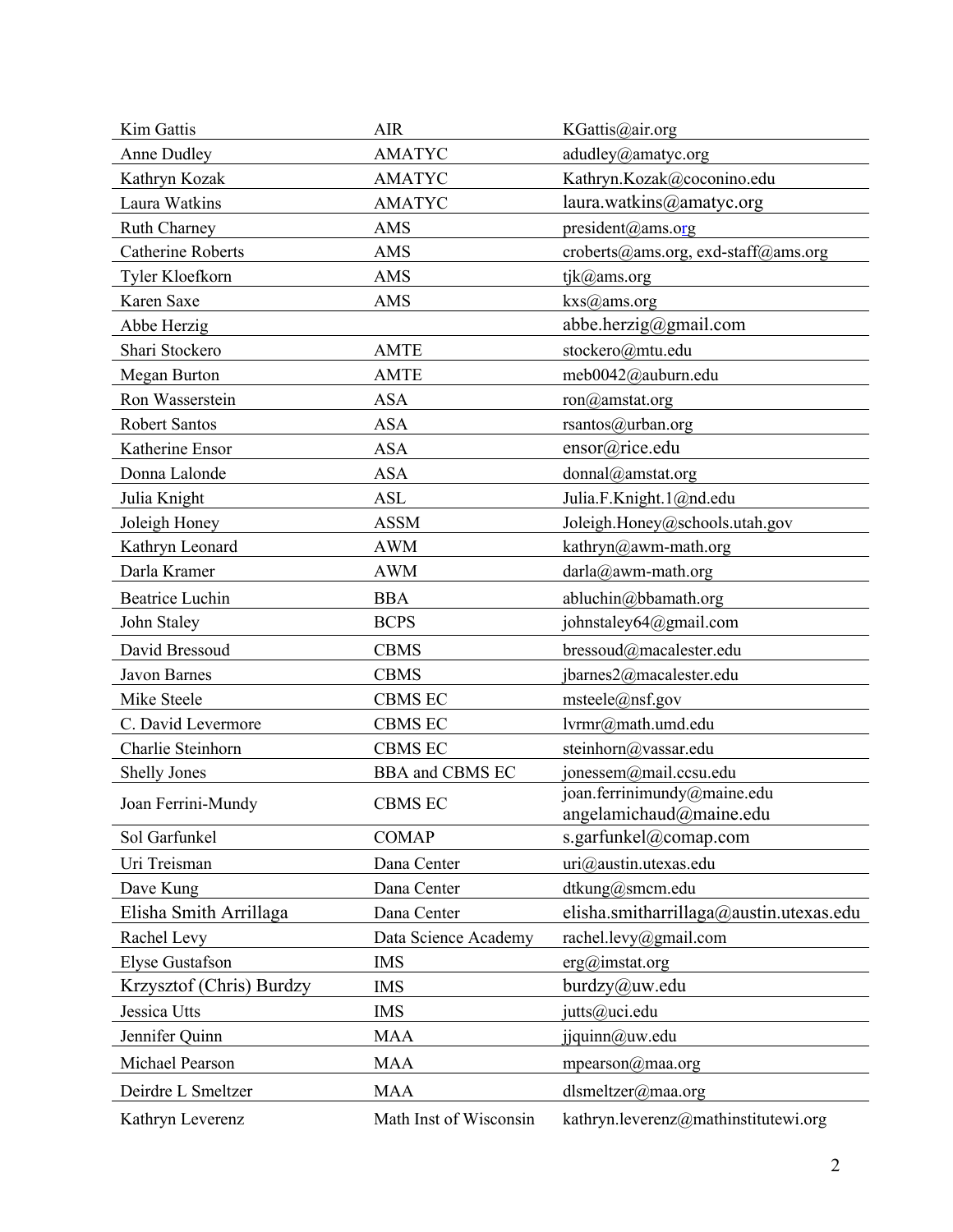| Tim Hendrix            | Meredith College | hendrixt@meredith.edu              |  |
|------------------------|------------------|------------------------------------|--|
|                        |                  | executivedirector@momath.org,      |  |
| Cindy Lawrence         | MoMath           | ea@momath.org                      |  |
| Kirsten Bohl           | <b>MSRI</b>      | kbohl@msri.org                     |  |
| Leona Harris           | <b>NAM</b>       | Executive-director@nam-math.org    |  |
| Omayra Ortega          | <b>NAM</b>       | $president@nam-math.org$           |  |
| Kathie Bailey          | <b>NAS</b>       | KBailey@nas.edu                    |  |
| Heidi Schweingruber    | <b>NAS</b>       | HSchweingruber@nas.edu             |  |
| Michelle Schwalbe      | <b>NAS</b>       | MSchwalbe@nas.edu                  |  |
| Mark Green             | <b>NAS</b>       | $mlg(\omega)$ math.ucla.edu        |  |
| Ana Ferreras           | <b>NAS</b>       | AFerreras@nas.edu                  |  |
| Lida Beninson          | <b>NAS</b>       | LBeninson@nas.edu                  |  |
| Amy Stephens           | <b>NAS</b>       | astephens@nas.edu                  |  |
| Sol Friedberg          | <b>NAS</b>       | solomon.friedberg@bc.edu           |  |
| Padhu Seshaiyer        | <b>NAS</b>       | pseshaiy@gmu.edu                   |  |
| Paul Gray              | <b>NCSM</b>      | pgray@mathedleadership.org         |  |
| Kim Gill               | <b>BCSM</b>      | kgill@mathedleadership.org         |  |
| Ken Krehbiel           | <b>NCTM</b>      | kkrehbiel@nctm.org                 |  |
| Trena Wilkerson        | <b>NCTM</b>      | twilkerson@nctm.org                |  |
| Juan Meza              | <b>NSF</b>       | jcmeza@nsf.gov                     |  |
| Tie Luo                | <b>NSF</b>       | $tluo(\hat{\omega})$ nsf.gov       |  |
| Hank Warchall          | <b>NSF</b>       | hwarchal@nsf.gov                   |  |
| Karen Marrongelle      | <b>NSF</b>       | kmarrong@nsf.gov, amwatkin@nsf.gov |  |
| Mike Ferrara           | <b>NSF</b>       | mferrara@nsf.gov                   |  |
| Sandra Richardson      | <b>NSF</b>       | srichard@nsf.gov                   |  |
| Mindy Capaldi          | <b>NSF</b>       | meapaldi@nsf.gov                   |  |
| Ted Coe                | <b>NWEA</b>      | ted.coe@gmail.com                  |  |
| Annie M. Imperatrice   | <b>SIAM</b>      | Imperatrice@siam.org               |  |
| <b>Suzanne Weekes</b>  | <b>SIAM</b>      | weekes@siam.org                    |  |
| <b>Susanne Brenner</b> | <b>SIAM</b>      | brenner@math.lsu.edu               |  |
| Kathleen Kavanagh      | <b>SIAM</b>      | kkavanag@clarkson.edu              |  |
| Greg Heidrich          | <b>SOA</b>       | gheidrich@soa.org                  |  |
| Roy Goldman            | <b>SOA</b>       | roygo@earthlink.net                |  |
| Tim Luedtke            | <b>SOA</b>       | t.luedtke@navben.us                |  |
| Jennifer L. Gillespie  | <b>SOA</b>       | jennifergillespiefsa@gmail.com     |  |
| Nora Ramirez           | <b>TODOS</b>     | exec@todos-math.org                |  |
| Linda Fulmore          | <b>TODOS</b>     | lmfulmore@yahoo.com                |  |
| Florence Glanfield     | <b>TODOS</b>     | fglanfield@gmail.com               |  |
| Lisa Stooksberry       | US Dept of Ed    | Lisa.Stooksberry@ed.gov            |  |
| Michelle Blair         | US Dept of Ed    | Michelle.Blair@ed.gov              |  |
| Lorraine Howard        | <b>WME</b>       | Lorraine.howard@wilkes.edu         |  |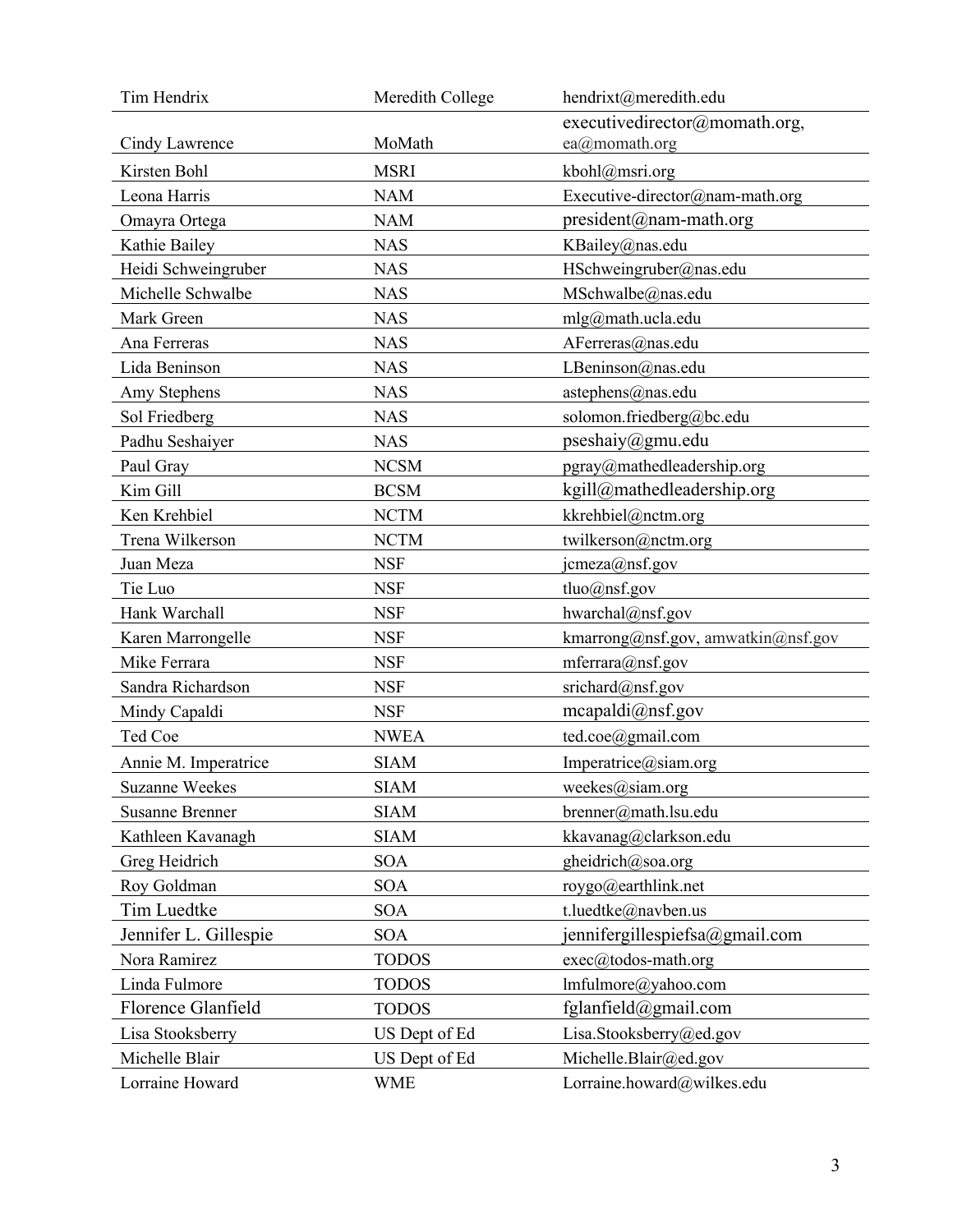### Appendix A

### **Minutes of the 125th Meeting of the Council of the Conference Board of the Mathematical Sciences Held via Zoom Friday, May 7, 2021**

The following were present for all or part of the meeting, held via Zoom.

Executive Committee: David Levermore, Chair; Diane Briars, Past-Chair; Charles Steinhorn, Secretary-Treasurer; Edray Goins, Member-at-Large; Michael Steele, Member-at-Large;

Council Members: Kathryn Kozak, AMATYC; Ruth Charney, AMS; Megan Burton, AMTE; Donna Lalonde, ASA; Charles Steinhorn, ASL; Joleigh Honey, ASSM; Darla Kremer, AWM; Shelly Jones, BBA; Jessica Utts, IMS; Jennifer Quinn, MAA; Omayra Ortega, NAM; Paul Gray, NCSM; Trena Wilkerson, NCTM; Cindy Lawrence, MoMath; Susanne Brenner, SIAM; Roy Goldman, SOA; Linda Fulmore, TODOS; Lorraine Howard, WME.

Additional society representatives: Anne Dudley, AMATYC; Catherine Roberts, AMS; Abbe Herzig, AMS; Rachel Levy, AMS; Shari Stockero, AMTE; Tim Hendrix, AMTE; Francis Su, MAA; Ron Wasserstein, ASA; Dewey Gottlieg, ASSM; Crystal Morton, BBA; Michael Pearson, MAA; Mona Toncheff, NCSM; Ken Krehbiel, NCTM; Kathleen Kavanagh, SIAM; Suzanne Weekes, SIA: Nora Ramirez, TODOS

Invited Guests: Kathryn Leverenz, Mathematics Institute of Wisconsin; Joan Ferrini-Mundy, U. of Maine; Uri Treisman, Dana Center; Dave Kung, Dana Center; Kirsten Bohl, MSRI; Kathie Bailey, NAS; Tyler Kloefkorn, NAS; Sol Friedberg, NAS; Mark Green, NAS; Juan Meza, NSF; Sandra Richardson, NSF; Ted Coe, NWEA;

Staff: David Bressoud, Javon Barnes

Reports from the presenters are available at https://www.cbmsweb.org/council-meetingmaterials/

### **I. Business Meeting**

Chair Dave Levermore welcomed those who were present and outlined the agenda.

- **1. Nominating Committee.** The nominees for open positions were Joan Ferrini-Mundy for Chair-Elect and Shelly Jones for member-at-large. Both were unanimously elected.
- **2. Approval of Minutes**. The minutes of the December 2020 CBMS Council meeting were approved unanimously.
- **3. Financial Report and Budget.** Charlie Steinhorn presented the half-year financial report. The FY2022 budget was approved as presented.
- **4. Director's Report.** David Bressoud reported the meeting of society personnel responsible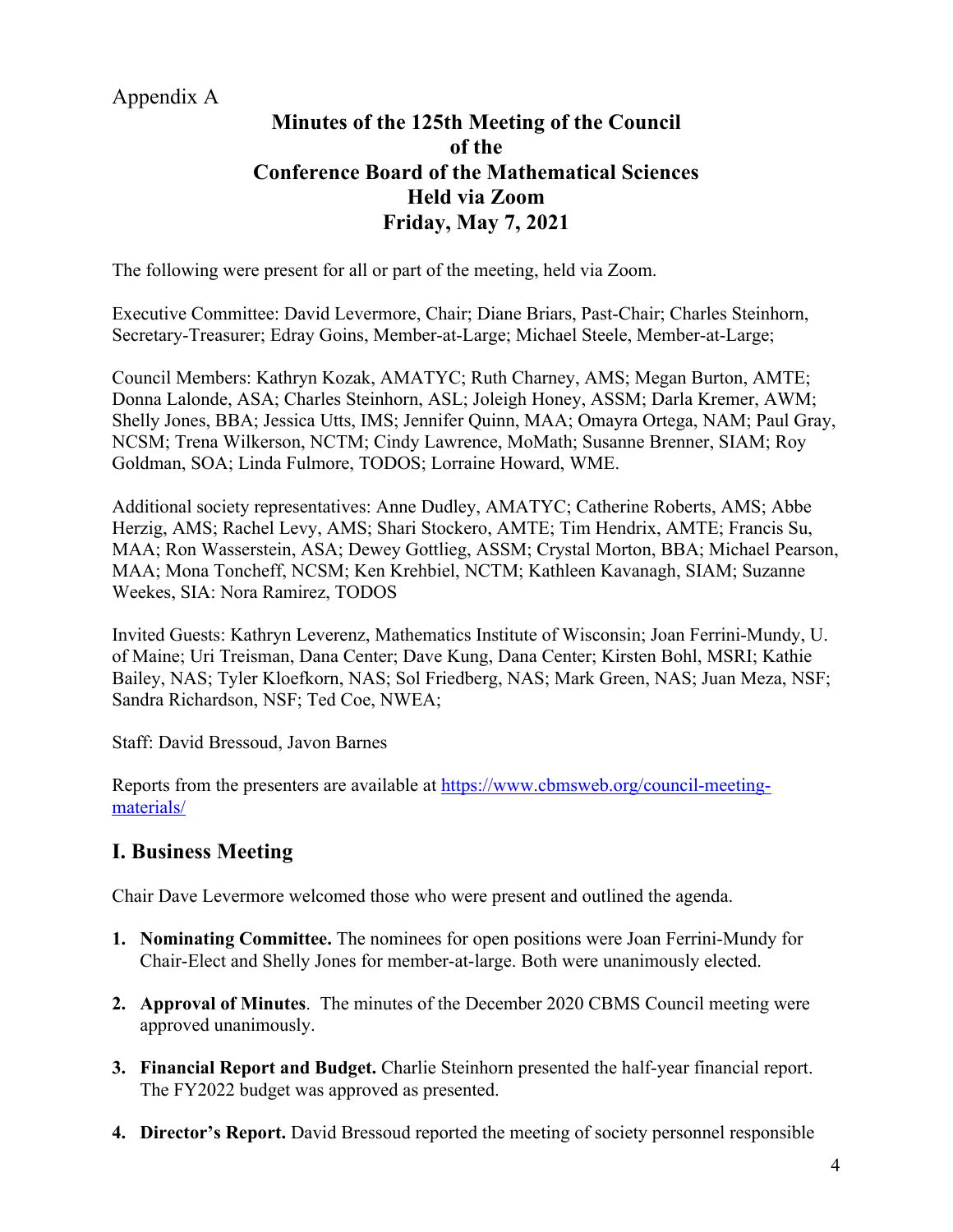for online meetings who discussed the pros and cons of various platforms. He summarized the information gathering sessions that were held with the member organizations in February and March. Four specific topics rose to the surface that will be pursued with online meetings of representatives of societies interested in more sharing of how different members are dealing with these issues. They are

- Responding at an organizational level to issues of Justice, Equity, Diversity, and Inclusion,
- Dealing with the effects of the COVID-19 shutdowns,
- Developing the school to workforce pipeline, and
- Establishing the role of Data Science in the mathematics curriculum.

He also provided updates on the CBMS Survey, which will now be distributed in Fall, 2021, the Regional Research Conferences, most of which have been further postponed to 2022, and the next CBMS Forum, which will be held May 1–3, 2022. He also mentioned society responses to public reaction to several state-wide high school initiatives and discussed the current budget situation, which is very good given the decreased costs from not holding inperson council meetings or other travel.

#### **5. Announcements.**

Ray Levy who this year is working as an AMS Fellow in the office of Senator Hassan shared a draft bill for fostering mathematical and statistical modeling education.

#### **II. Justice, Equity, Diversity, and Inclusion**

Francis Su introduced and explained the Report of the AMS Task Force on Racial Discrimination. This was followed by the introduction of a draft of a CBMS statement on these issues by its authors: Tim Hendrix, Abbe Herzig, and Dave Kung.

These were followed by break-out groups whose feedback was collected on slides at https://docs.google.com/presentation/d/1hnfntiVIcMItHcXxn3WUtPExXVAkmA5K0dc25FUCz 6Q/edit#slide=id.gd77ab53ed4\_0\_2

### **III. Report on SEA CHANGE for math sciences departments**

Abbe Herzig described the current state of work to develop a set of criteria, in line with the AAAS SEA CHANGE initiative, to recognize and encourage departmental work to increase equity.

#### **IV. Discussion of topics for subsets of member organizations to share information and concerns about topics of interest.**

This focused on how we wanted to approach continued discussion of the bulleted items in section II.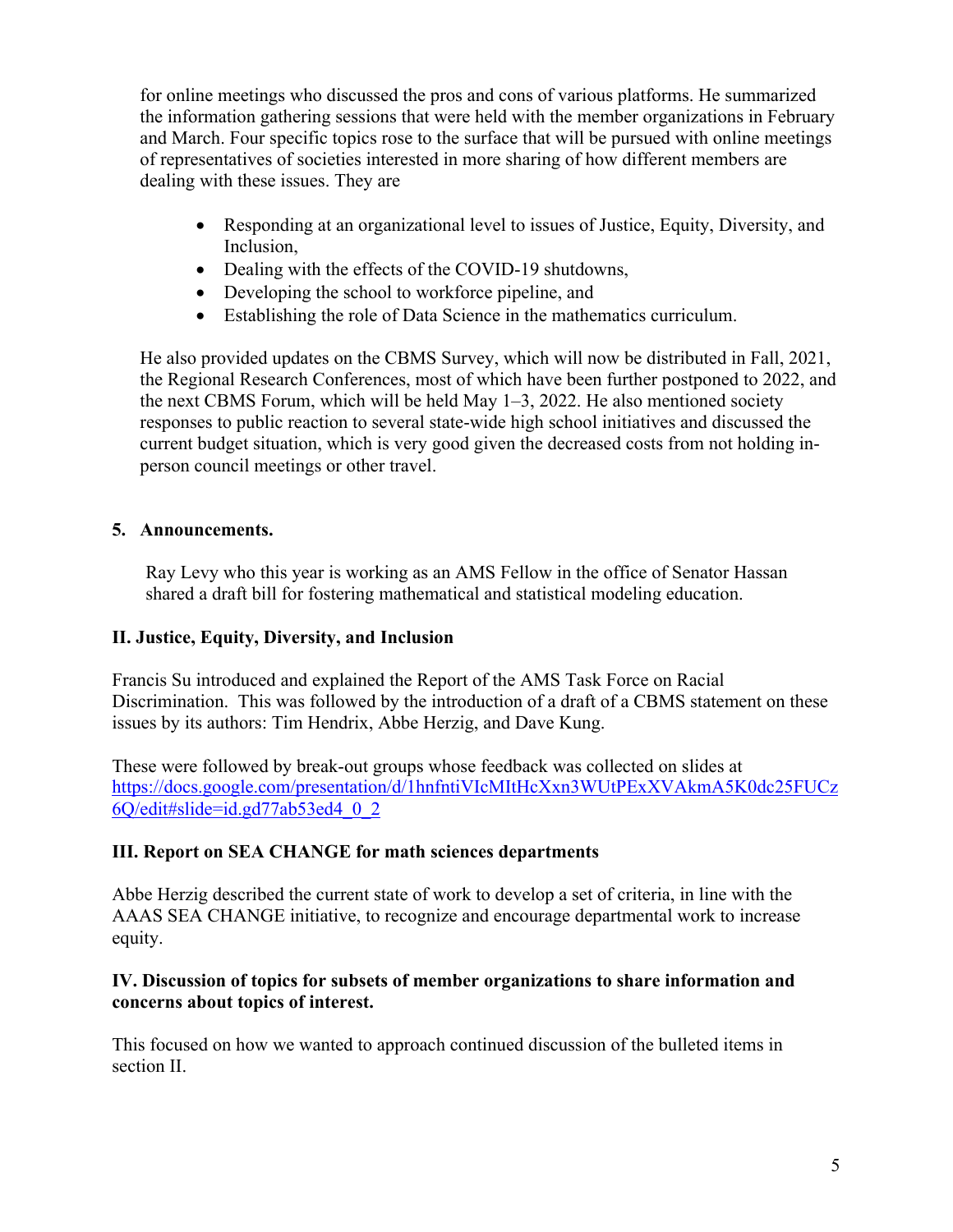### **Appendix B**

FY 2020 Actual and FY 2021 Budget Shown for Comparison

| Income                                   |               |               |               |               |   |
|------------------------------------------|---------------|---------------|---------------|---------------|---|
|                                          | FY 2020       | FY 2021       | FY 2021       | FY 2022       |   |
|                                          | <b>Actual</b> | <b>Budget</b> | <b>Actual</b> | <b>Budget</b> |   |
| Dues                                     | \$68,200      | \$65,000      | \$60,782      | \$65,000      |   |
| Interest                                 | \$106         | \$100         | \$15          | \$100         |   |
| <b>Royalties</b>                         | \$1,073       | \$1,000       | \$95          | \$1,000       |   |
| <b>NSF Regional Research Conferences</b> |               |               |               |               |   |
| Salaries                                 | \$30,500      | \$30,000      | \$15,356      | \$30,000      |   |
| <b>Indirect Costs</b>                    | \$3,886       | \$6,000       | \$1,943       | \$6,000       |   |
| Other                                    |               |               |               |               |   |
| <b>Total Income</b>                      | \$103,765     | \$102,100     | \$78,191      | \$102,100     |   |
| <b>Expense</b>                           |               |               |               |               |   |
|                                          | FY 2020       | FY 2021       | FY 2021       | FY 2022       |   |
|                                          | <b>Actual</b> | <b>Budget</b> | <b>Actual</b> | <b>Budget</b> |   |
| Compensation                             |               |               |               |               |   |
| <b>Director</b>                          | \$45,000      | \$45,000      | \$45,000      | \$45,000      |   |
| Administrative Coordinator               | \$7,029       | \$16,500      | \$12,866      | \$16,500      |   |
| Postage and Shipping                     | \$253         | \$200         | \$32          | \$200         |   |
| Supplies                                 | \$546         | \$3,000       | \$250         | \$3,000       |   |
| Internet                                 | \$1,000       | \$1,200       | \$1,282       | \$1,200       |   |
| QuickBooks license                       | \$755         | \$800         | \$755         | \$800         |   |
| Website                                  | \$55          | \$300         | \$30          | \$300         |   |
| <b>Council Meetings</b>                  |               |               |               |               |   |
| Travel                                   | \$4,929       | \$10,000      | \$0           | \$10,000      |   |
| Food and Other Meeting Expenses          | \$5,443       | \$10,000      | \$0           | \$10,000      |   |
| <b>Staff Travel</b>                      | \$100         | \$7,000       | \$455         | \$7,000       |   |
| <b>Accounting Fees</b>                   | \$1,525       | \$3,500       | \$3,625       | \$3,500       |   |
| <b>Auditing Fees</b>                     | \$7,500       | \$2,500       | \$0           | \$2,500       | a |
| Insurance                                | \$715         | \$750         | \$715         | \$750         |   |
| <b>Unbudgeted Expenses</b>               |               |               |               |               |   |
| <b>Bank Service Charges</b>              | \$49          |               | \$15          |               |   |
| Charitable contributions                 | \$1,000       |               |               |               |   |
| <b>Total Expense</b>                     | \$75,899      | \$100,750     | \$65,025      | \$100,750     |   |
| <b>Operating Surplus or (Deficit)</b>    | \$27,866      | \$1,350       | \$13,167      | \$1,350       |   |

#### **Notes**

a - These are only paid every third year. This was in anticipation of auditing fees of approximately \$7500 in FY 2023.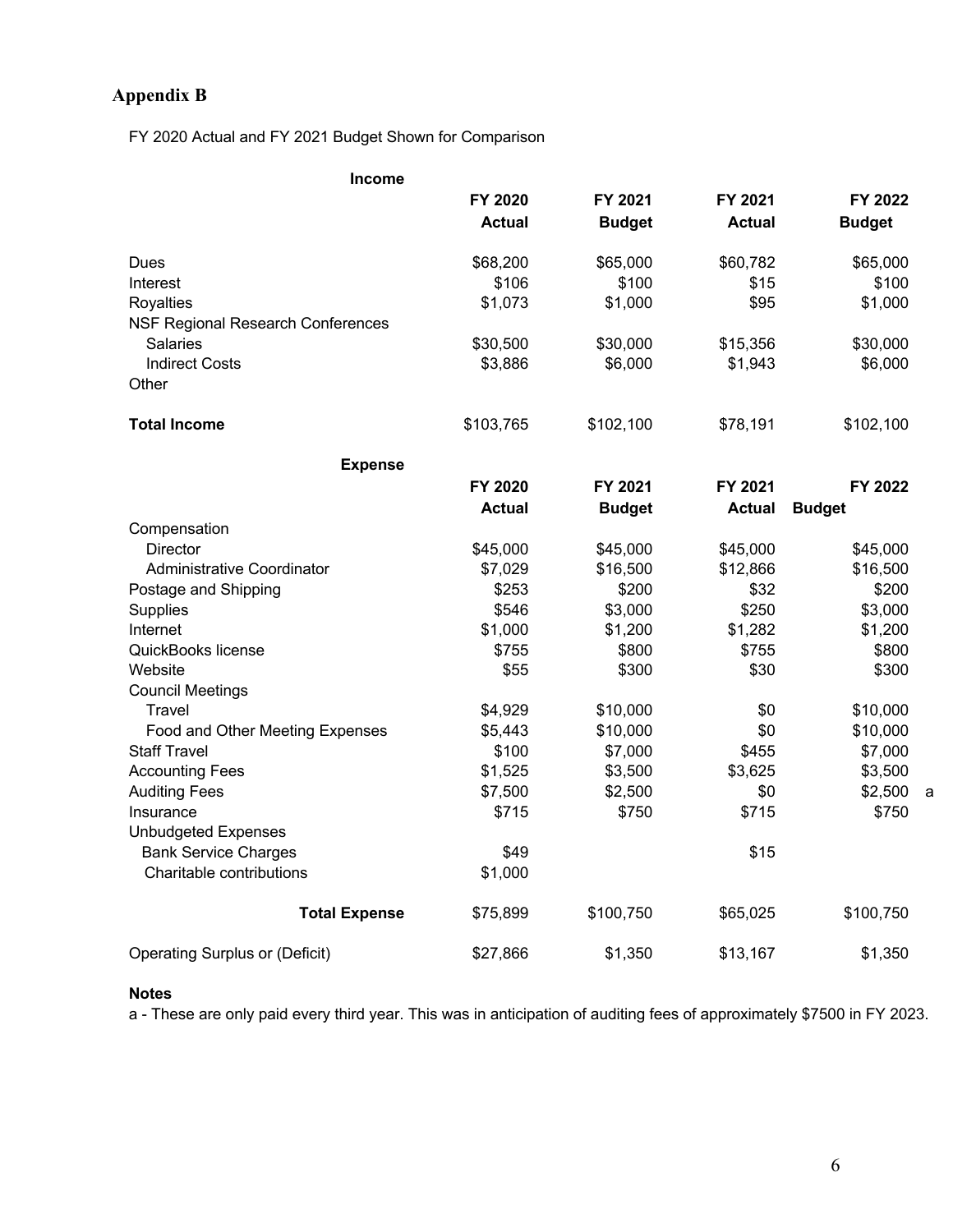### **Appendix C**

### **Unrestricted Net Assets as of September 30, 2021**

| unrestricted cash on hand<br>accounts receivable | \$101,947 | b |
|--------------------------------------------------|-----------|---|
| dues<br>other                                    | \$500     |   |
|                                                  |           |   |
| accounts payable                                 | \$0       |   |
| <b>Net</b>                                       | \$102,447 |   |
| <b>Investments</b>                               |           |   |
| Vanguard Balance Sept 30, 2019                   | \$146,272 |   |
| Vanguard Balance Mar 31, 2020                    | \$164,576 |   |
| Vanguard Balance Sept 30, 2020                   | \$172,424 |   |
| Vanguard Balance Mar 31, 2021                    | \$180,666 |   |
| Vanguard Balance Sept 30, 2021                   | \$182,400 |   |
| <b>Total Unrestricted Net Assets</b>             | \$283,113 |   |

#### **Notes**

**b** Cash on hand also includes \$24,634 restricted, held for 2022 Forum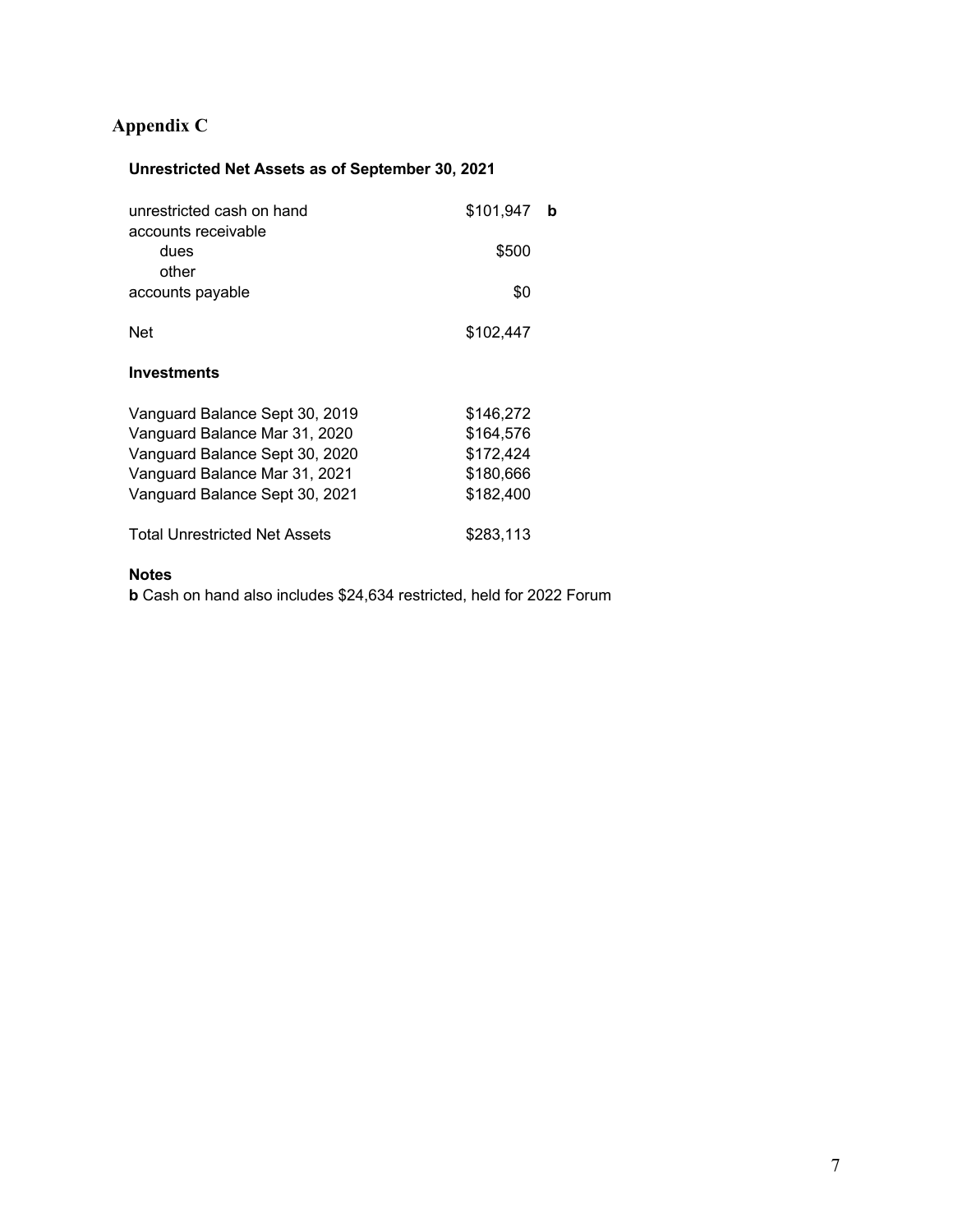### **Appendix D**

### **Dues assessments for FY 2022**

|               | Dues     |           |
|---------------|----------|-----------|
|               | Rounded  | Quarterly |
| <b>AMATYC</b> | \$900    | \$225     |
| AMS           | \$7,800  | \$1,950   |
| <b>AMTE</b>   | \$600    | \$150     |
| ASA           | \$5,000  | \$1,250   |
| ASL           | \$400    | \$100     |
| <b>ASSM</b>   | \$400    | \$100     |
| AWM           | \$800    | \$200     |
| <b>BBA</b>    | \$400    | \$100     |
| <b>COMAP</b>  | \$1,500  | \$375     |
| IMS           | \$1,500  | \$375     |
| MAA           | \$7,000  | \$1,750   |
| MoMath        | \$4,000  | \$1,000   |
| <b>NAM</b>    | \$500    | \$125     |
| NCSM          | \$1,400  | \$350     |
| <b>NCTM</b>   | \$10,300 | \$2,575   |
| <b>SIAM</b>   | \$7,800  | \$1,950   |
| SOA           | \$14,300 | \$3,575   |
| TODOS         | \$500    | \$125     |
| <b>WME</b>    | \$400    | \$100     |
| <b>TOTAL</b>  | \$65,100 | \$16,275  |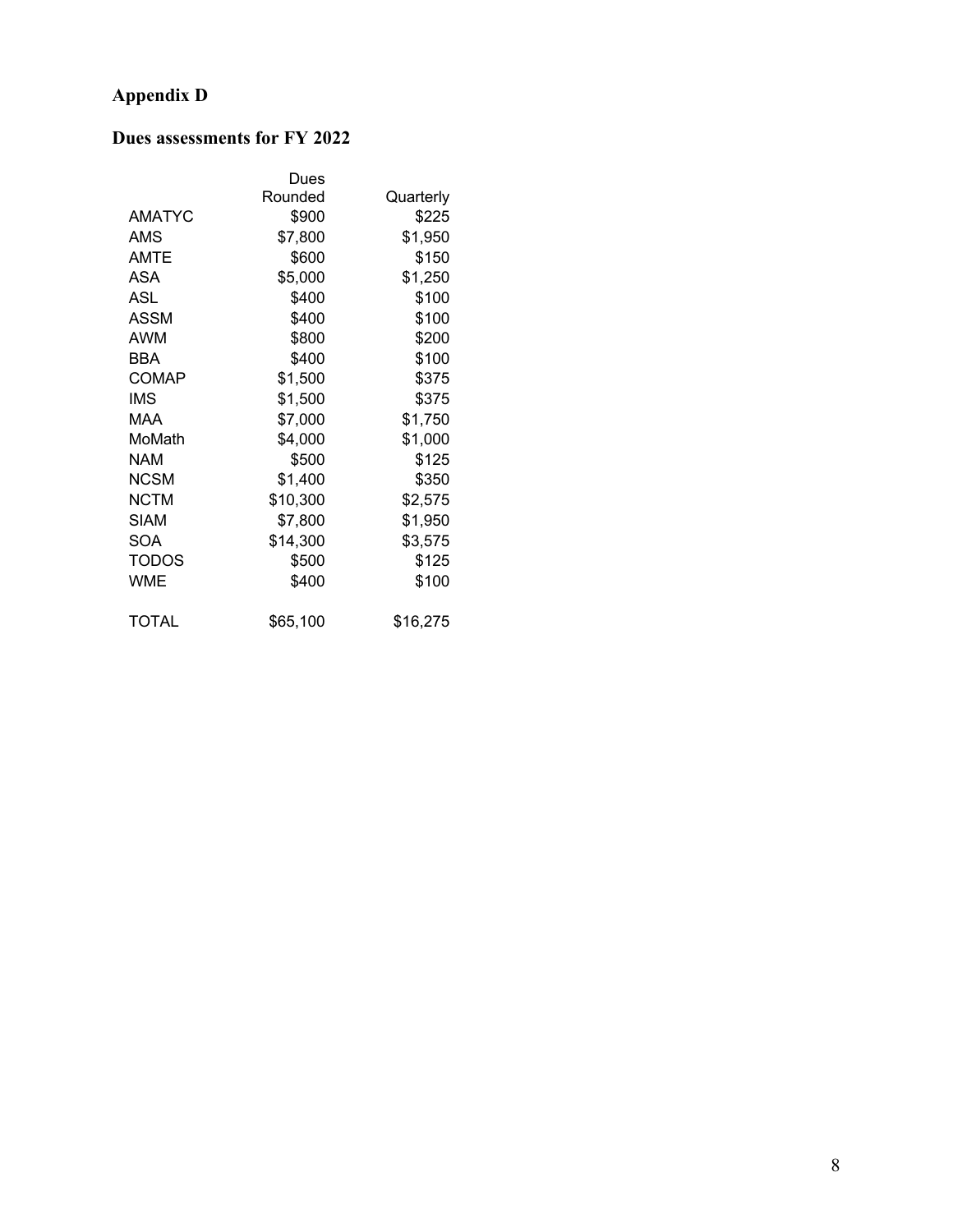### **Appendix E**

#### **Directors' Report** — David Bressoud

I am very sorry that I am unable to attend this, my final CBMS Council meeting as Director. My wife, Jan's, health is such that I cannot be away. I have appreciated all of the connections and friendships I have made over the years. I know I'm leaving CBMS in good hands, and I wish you all the best as you move forward.

#### **Reflections on the past five years**

In January 2017, Kelly Chapman and I took over from Ron Rosier and Lisa Kolbe at the helm of the Conference Board of the Mathematical Sciences. Kelly has since moved on, earning her Master's in Education and now teaching in the Saint Paul Public School System, replaced by Javon Barnes. At the end of December, Javon and I will pass the leadership on to the next generation. It has been a wonderful learning experience and an opportunity to work with a host of very talented and dedicated people, including the executive directors and presidents of the professional societies in the mathematical societies, but also many others at the forefront of mathematics education at all levels from preK to graduate school and the workforce. This month's column is a look back on the events of the past five years.

At the start of my tenure, I published "A vision for CBMS" in the June-July 2017 issue of the *Notices*. It laid out an ambitious agenda for addressing issues of transitions in mathematics education: high school to college, two-year to four-year college, undergraduate to workplace, undergraduate to graduate, and graduate to both academic and non-academic employment. The work would focus on two services: "Research to help us understand our present situation and the true difficulties that must be tackled …" and "Resources and Support for departments that recognize a need for change …"

I believe we have made some progress, but before I describe what has been accomplished, I need to chronicle the immediate issues that faced me as I took over. CBMS, run on a shoestring as it is, had lost the ability to manage its own grants from NSF in 2013. AMS had agreed to run these grants with CBMS as a subcontractor, but this was less than an ideal arrangement. One of my challenges was to restore CBMS as a potential recipient of NSF grants.

But then in February I received a serious shock. The grant request for funding the NSF/CBMS Regional Research Conferences, a proposal that Ron had submitted in his last months, was rejected. Running these conferences, which began in 1969, has provided a third of our annual budget. Fortunately, NSF agreed to a one-year extension of our current grant as I sought to gain permission for CBMS to manage its own grants while at the same time drafting a new proposal that would meet the NSF's requests to reshape these conferences so that they took advantage of the capabilities of the internet. CBMS oversaw nineteen NSF/CBMS Regional Research Conferences, run under the old arrangement, over the three summers 2017–2019. See https://www.cbmsweb.org/regional-conferences/past-conferences/ for the descriptions.

The changes that that were in the new proposal can be found in "Fifty Years of CBMS Regional Conferences", published in the January, 2019 *Notices*. At the same time, thanks to tremendous work by Kelly, we succeeded in re-establishing CBMS as an approved grant recipient. The entire process was exceedingly complex, and it took two full years before all the i's were dotted and the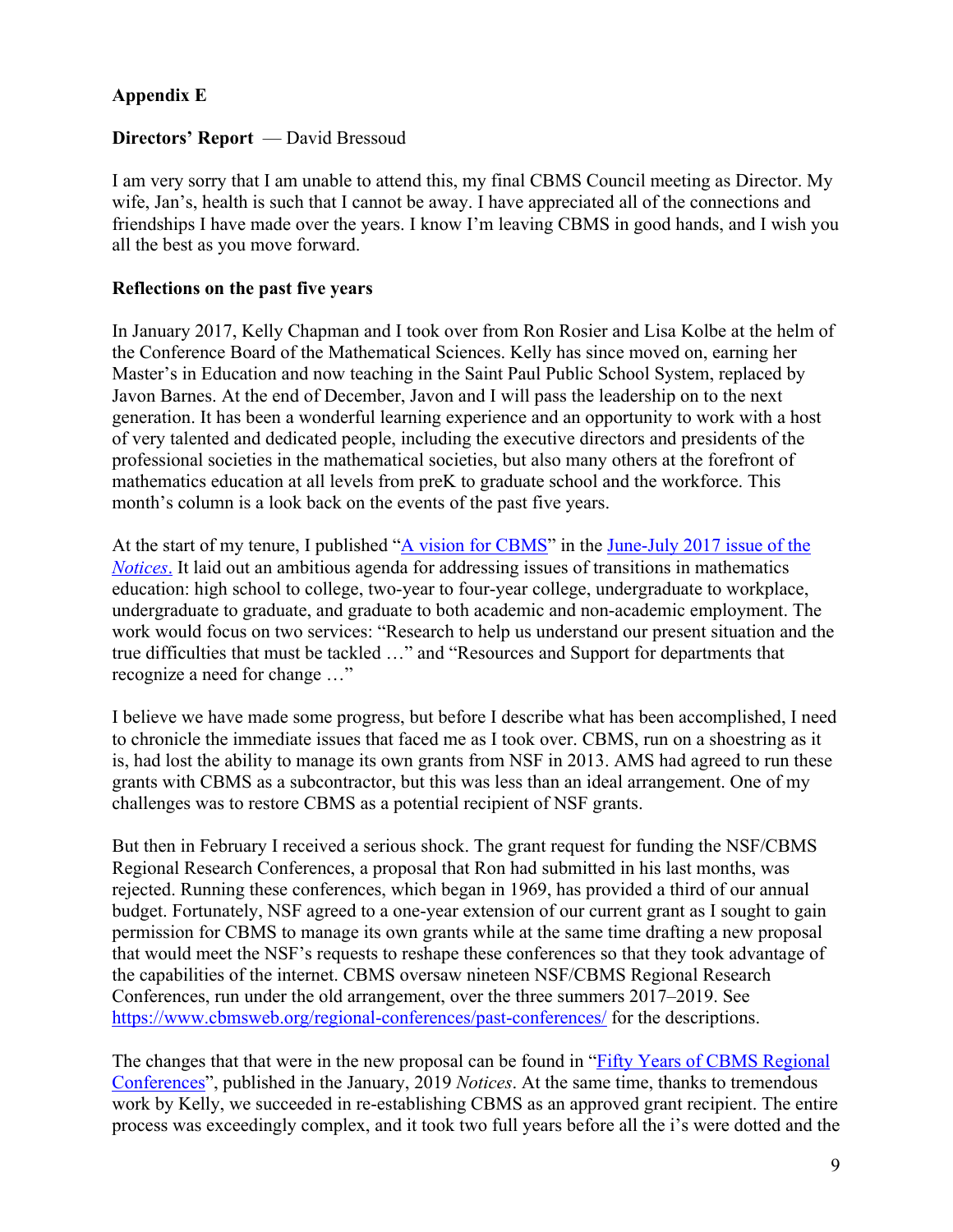t's crossed. The new requirements for the regional conferences were to go into effect with the summer 2020 conferences. All six of those conferences were held over to summer 2021, one of which was actually held in 2021. The remaining five are now scheduled for 2022, joined by the new awardees for 2022.

The other issue that needed immediate attention when I took over was to update the CBMS website (cbmsweb.org). Again, it was Kelly who accomplished this.

One effect of the changes to the NSF/CBMS Regional Research Conferences was that the lecturers would no longer receive a \$5000 honorarium for producing a monograph based on their lectures. Instead, they would receive \$3000 for making available extensive online materials that would begin to approximate a full monograph. At the same time, they were encouraged to produce a monograph in the CBMS series with AMS, SIAM, or IMS/ASA for which they would receive royalties from whichever society published it. I alerted all lecturers who within the past five years had promised to submit a monograph and warned them that the offer of the \$5000 honorarium would expire at the end of 2019. This produced a flurry of work. A total of 21 monographs came in under the deadline and have since been published: twelve with AMS, eight with SIAM, and one with IMS/ASA. Because of the disruption due to COVID-19, there are no complete manuscripts that have been submitted under the new arrangements, but I know of two lecturers who are working on their monographs.

The other major effort in my first year was the Research Advisory Group that met at the MAA Carriage House on August 26, 2017. Co-sponsored with TPSE, it included representatives from nine of the member societies as well as the Charles A. Dana Center, the American Institute for Research, the U.S. Department of Education's National Center for Education Statistics, and the Sloan Foundation. The meeting identified three areas for work:

- 1. **Math in the workplace.** What problems are we trying to solve where data would be useful and we don't already know the answers? How can we educate employers about what the mathematical community believes it is contributing and why it is important? How can we put in place the mechanisms that allow us to work on a long timeline for the continuous improvement of the mathematical preparation of critical constituencies?
- 2. **Barriers and accelerators.** What are the goals for our students? How do we define success? How do we measure success? What trusted resources are available for recognizing barriers and accelerators? How can we make these resources more widely available?
- 3. **The role of the CBMS societies.** How can the CBMS societies best meet emerging problems? How do we strengthen the improvement infrastructure of our profession? What are the timely problems that we face that require activating this infrastructure? How do we surface them quickly enough? What are the information needs of the profession to support hypothesis generation and creative R&D work? How do we nurture and feed this improvement infrastructure? How do we support it? How do we review and improve it? How do we identify the problems and practices that are worthy of solution? What information and data structures do we need?

The full report of the meeting can be found at https://www.cbmsweb.org/wpcontent/uploads/2018/10/RAG-Report.pdf. While there was no explicit follow-up to this meeting, these concerns have been reflected in the interest group meetings that were launched virtually in 2021.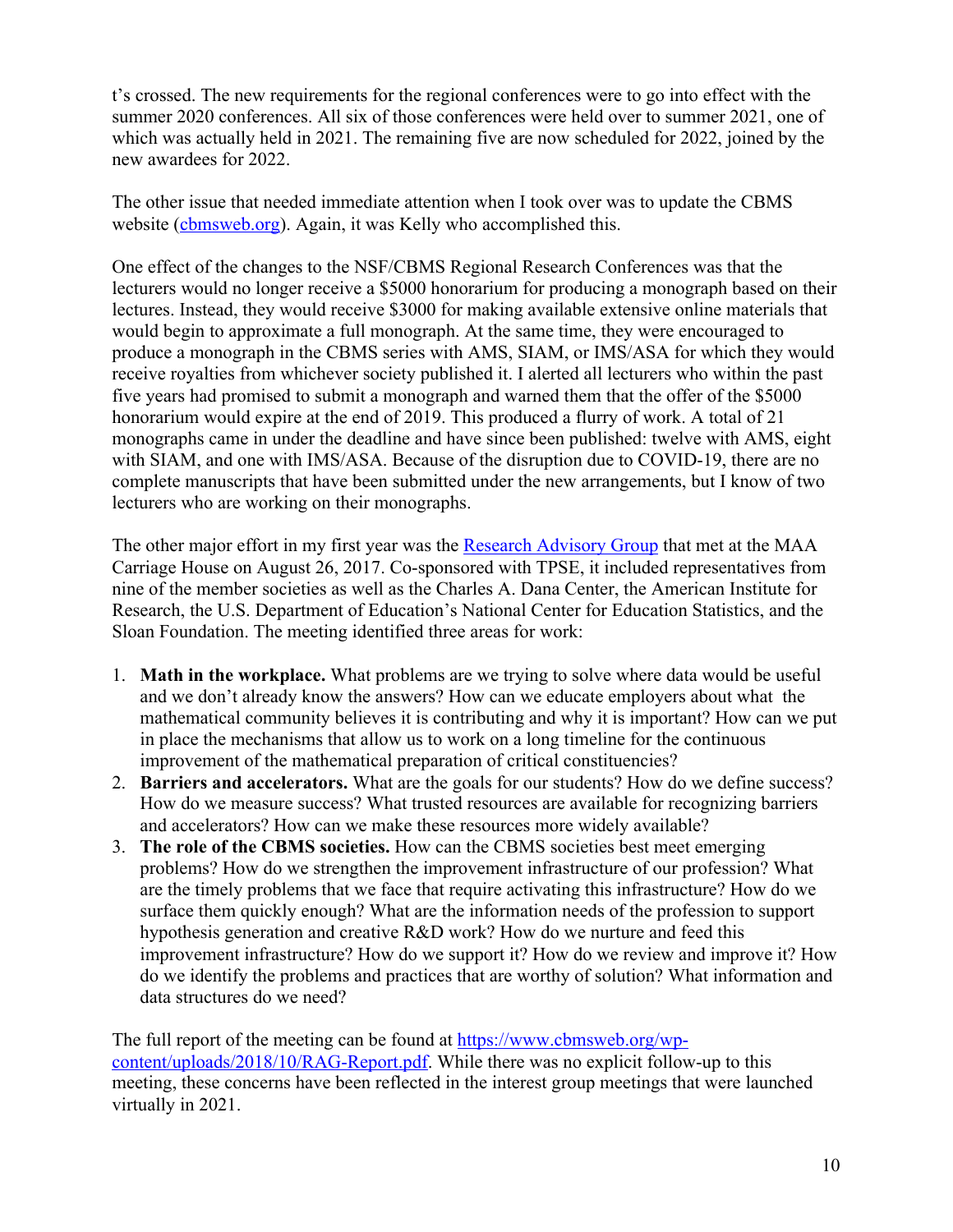In 2018 attention shifted to a Forum that would bring together state leadership teams of six to eight individuals representing state-level policy leaders in mathematics education for K-12, twoyear college, and public university systems to work on issues of the transition from high school to college mathematics. Working with the Dana Center, we spent the spring and summer clarifying the intent and scope of the gathering, exploring funding options, and getting the word out through our member societies and other professional organizations. In fall 2018 we put out a call for applications to participate. Thirty-two states applied from which we chose twenty-three that we could accommodate.

The first Forum, *Preparing Students for the Future*, was held in May 2019 with funding from Achieve, the Carnegie Corporation of New York, the Charles A. Dana Center, the National Science Foundation, Pearson, the Teagle Foundation, and Texas Instruments. It focused on three areas:

- **Responding to the changing role of mathematics in the economy.** The avalanche of data across all fields is spurring exciting and important work in mathematics. The transition years of grades 11–14 are critical for building the foundations for a workforce that can meet the evolving needs of the new economy.
- **Ensuring college readiness today and tomorrow.** High school and college mathematics educators are working collaboratively on this issue, recognizing the need for college-ready students, but also student-ready colleges. CBMS societies acknowledge the need for a broader understanding of how mathematics is and will be used, encompassing modeling, statistics, and data science. They also understand the need for active learning approaches that promote problem solving abilities and higher order thinking.
- **Articulating the mathematical pathways that will serve all students.** Changes in demographics, economic demands, and the mathematical sciences themselves are forcing reconsideration of the pathways into and through college-level mathematics. It is necessary to evaluate whether the course structures now in place still serve their intended purpose and to understand the alternatives that are available.

The state leadership teams were charged with returning home with a mission to form a larger state-based working group that over the following 18 months would identify their state's most pressing problems around the transition from high school to college mathematics and begin to formulate policy recommendations. During this period, a team from the Dana Center maintained regular contact, fostering ties between state teams facing similar problems and monitoring their progress.

The intent was to bring these leadership teams back together in October 2020, which obviously was impossible because of the shutdown due to the pandemic. In its place, we ran a series of three online afternoon gatherings around the theme *Supporting State Efforts for Mathematics Alignment*, with ample opportunities for sharing progress and issues faced, many of which now revolved around dealing with the pandemic.

It was originally envisioned that by the time of the second forum there would be sufficient momentum among the state teams that direct involvement by CBMS would no longer be needed. But because of the complications and delays created by the pandemic and the inability to physically come together, it was decided to continue this work to a third Forum, now scheduled for May 2022 when it is sincerely hoped it will be possible to hold such a large gathering of approximately 200 people.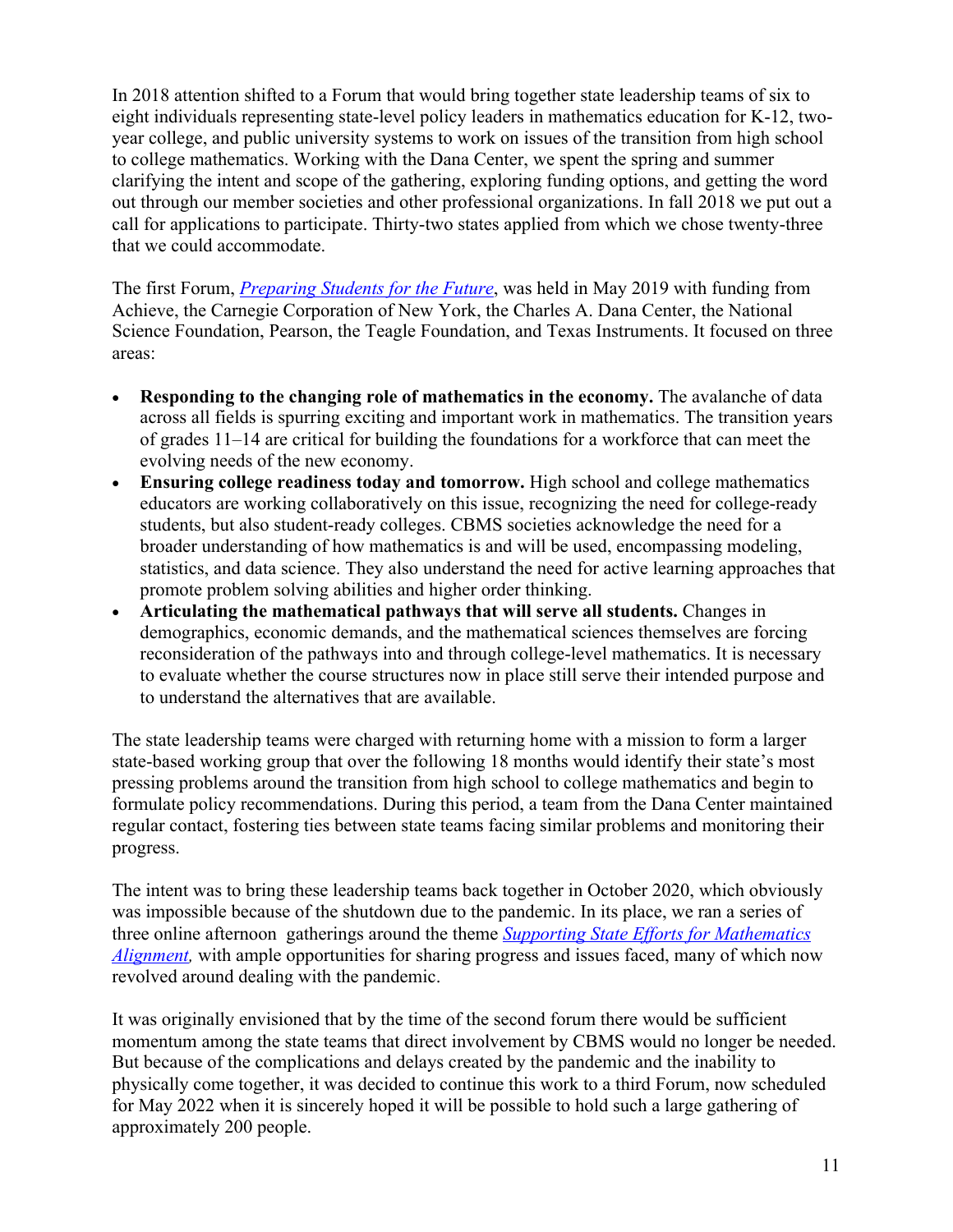The third Forum is entitled *Struggles, Surprises, Setbacks, and Successes: Lessons Learned to Help Us Move Forward.* It will include opportunities to share experiences from the past three years. We will be hearing from the Gates Foundation on their work on messaging to encourage public acceptance of reform efforts, especially around equity issues. There also will be examples of incorporation of data science into the mathematics curriculum across multiple grade levels and preparation of students for the workforce. Registration for this Forum will open in December.

In the spring of 2020 we had to scramble to convert the in-person Council meeting to an online gathering. By the time of the December meeting we had a much better idea of the benefits of connecting online. Recognizing that everyone was figuring out how to convert in-person meetings to virtual, we arranged for opportunities for both member societies and the mathematics institutes to share what had been tried and learned about offering virtual and hybrid meetings. A summary of the results is in Appendix D of the Agenda for the May 2021 meeting. The full set of responses is at

https://docs.google.com/document/d/1N5stw1CBgseO0ju5qQZyBEIYvZMNjqjGTwpytbcAtuo/ edit?usp=sharing

We also took advantage of Zoom to hold meetings with the leadership of each of our member societies to learn of their concerns and priorities. One common priority was the need to create a joint statement on social justice, equity, diversity, and inclusion. Tim Hendrix, Abbe Herzig, and Dave Kung created a preliminary version of such a statement for the May meeting. Representatives of the CBMS societies have continued to meet to refine this document, which I hope to see approved at the CBMS meeting on December 3.

In addition, our member societies identified three issues for ongoing virtual discussion:

- Dealing with the effects of the COVID-19 shutdowns,
- Developing the school to workforce pipeline, and
- Establishing the role of Data Science in the mathematics curriculum.

Several virtual meetings have been held to discuss these issues. There will be reports at this December meeting with an opportunity to think about next steps.

Finally, I need to mention the CBMS quinquennial survey of departments in the mathematical sciences. Although these carry the CBMS label, my role has been merely advisory. Almost all of the work has been admirably handled by Ellen Kirkman, Rikki Blair, and Tom Barr. Tom runs the NSF grant that pays for this survey work, Rikki focuses on the two-year college portion of the survey, and Ellen is the lead. In the summer of 2020 we decided to postpone the survey that was scheduled for that fall, first because fall 2020 would be so atypical and second because we knew that chairs would be overwhelmed handling all of the changes and disruptions. Compliance would undoubtedly be very low. We decide to send out a very short survey to assess the effects of the pandemic.

The full report of the findings of the 2020 survey are at

http://www.ams.org/profession/data/cbms-survey/cbms2020. A summary of the findings is in my *Launchings* article *CBMS survey of Responses to Covid*. Information on the 2021 survey can be found in the November 2021 *Launchings*: *The 2021 CBMS Survey of Departments in the Mathematical Sciences.*

Going forward, there is the immediate challenge of the third national Forum on the transition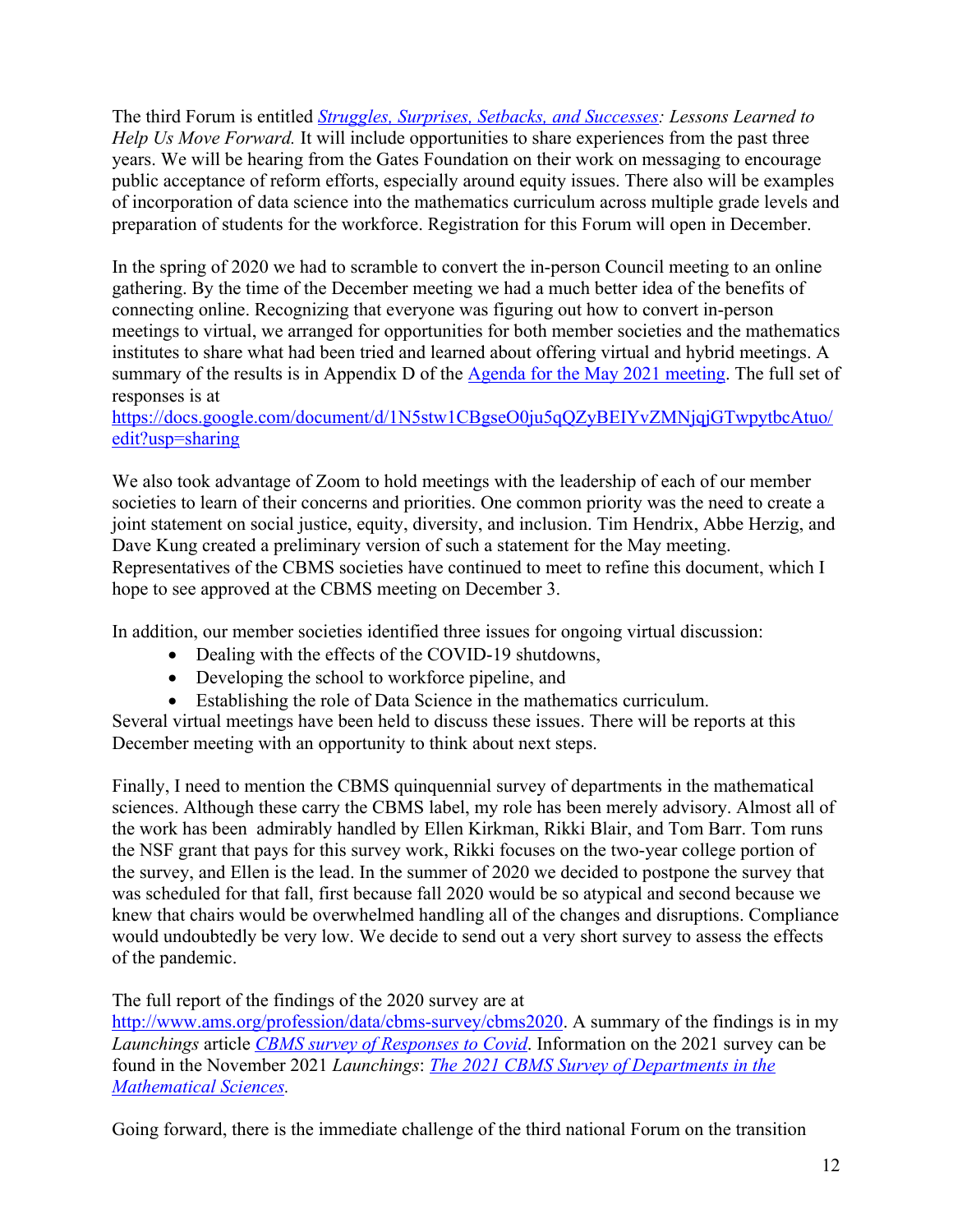from high school to college mathematics to be held this coming May. In addition, serious thought will need to be given to determining how this work can be carried forward. States have benefited enormously from the opportunities CBMS has provided to share their struggles, surprises, setbacks, and successes. There should be a permanent mechanism for continuing this work. At the same time, it is necessary to extend this resource to most if not all state systems. The work to date has been time and labor intensive, spearheaded by people such as Lindsay Fitzpatrick at the Dana Center. Continuing and expanding it will required intentionality and resources.

I am disappointed that the Research Advisory Group, envisioned as a means of identifying and facilitating the collection of data and information needed to improve mathematics education, has not gone further. Some of this is being done at the state level. It would be good to find means of coordinating it nationally.

And I am greatly encouraged by the example of the small, targeted virtual meetings that were held this past year around issues of importance to subsets of our members. CBMS Council meetings have always been wonderful opportunities for society representatives to gather, build connections, and share concerns. But two one-day meetings a year is not sufficient to actually accomplish very much. The virtual meetings hold out the promise of on-going dialog around issues of shared interest. I believe that they can contribute a great deal of value to our members.

I owe a tremendous debt to the many people with whom I have worked, especially the three CBMS Chairs during my tenure: Brit Kirwan who did so much to help me come up to speed; Diane Briars whose energy, contacts, and breadth of knowledge across the spectrum of issues in mathematics education have been essential in moving this organization forward; and Dave Levermore who provided the insights into how to take advantage of online meetings to broaden the ability of CBMS to meet the needs of our members. I owe a great debt to Uri Treisman and his team at the Dana Center. Uri is a fount of important, workable ideas for advancing mathematics education, and his team has been essential in bringing the CBMS Forums to fruition.

Through all of my five years, Charlie Steinhorn as Secretary-Treasurer has been a constant source of support and good ideas. I have also been supported by the many other people who have served on the Executive Committee, especially Joan Ferrini-Mundy, the current Chair-Elect, but also the members-at-large: Shelly Jones, Michael Steele, Edray Goins, Deanna Haunsperger, Christine Thomas, John Staley, and Kristin Lauter.

I leave this position with some regret. I have learned a lot, and the work has been very fulfilling.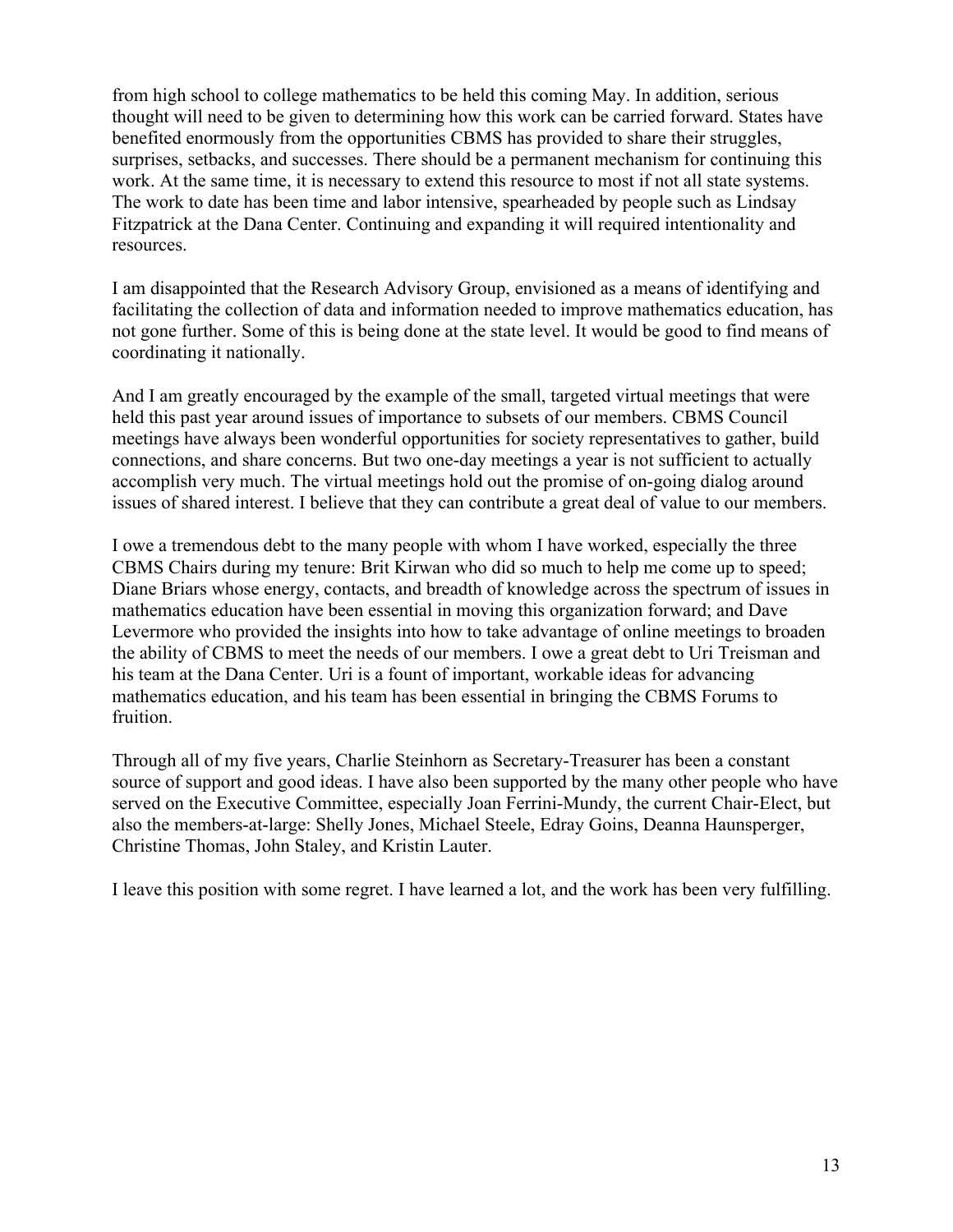**CBMS Statement on Equity, Diversity, and Inclusion in the Mathematical Sciences**



# **Brief Abstract:**

*The Conference Board of the Mathematical Sciences (CBMS) promotes understanding and cooperation among national organizations in the mathematical and statistical sciences and their allied disciplines. As such, we envision a mathematical sciences professional community that values all colleagues and students and in which we work and learn together with respect and dignity. We embrace a vision for this community that is equitable, diverse, and inclusive. We acknowledge our collective culpability in discrimination, bias, and other forms of injustice and we commit ourselves to action and accountability in service of our vision.*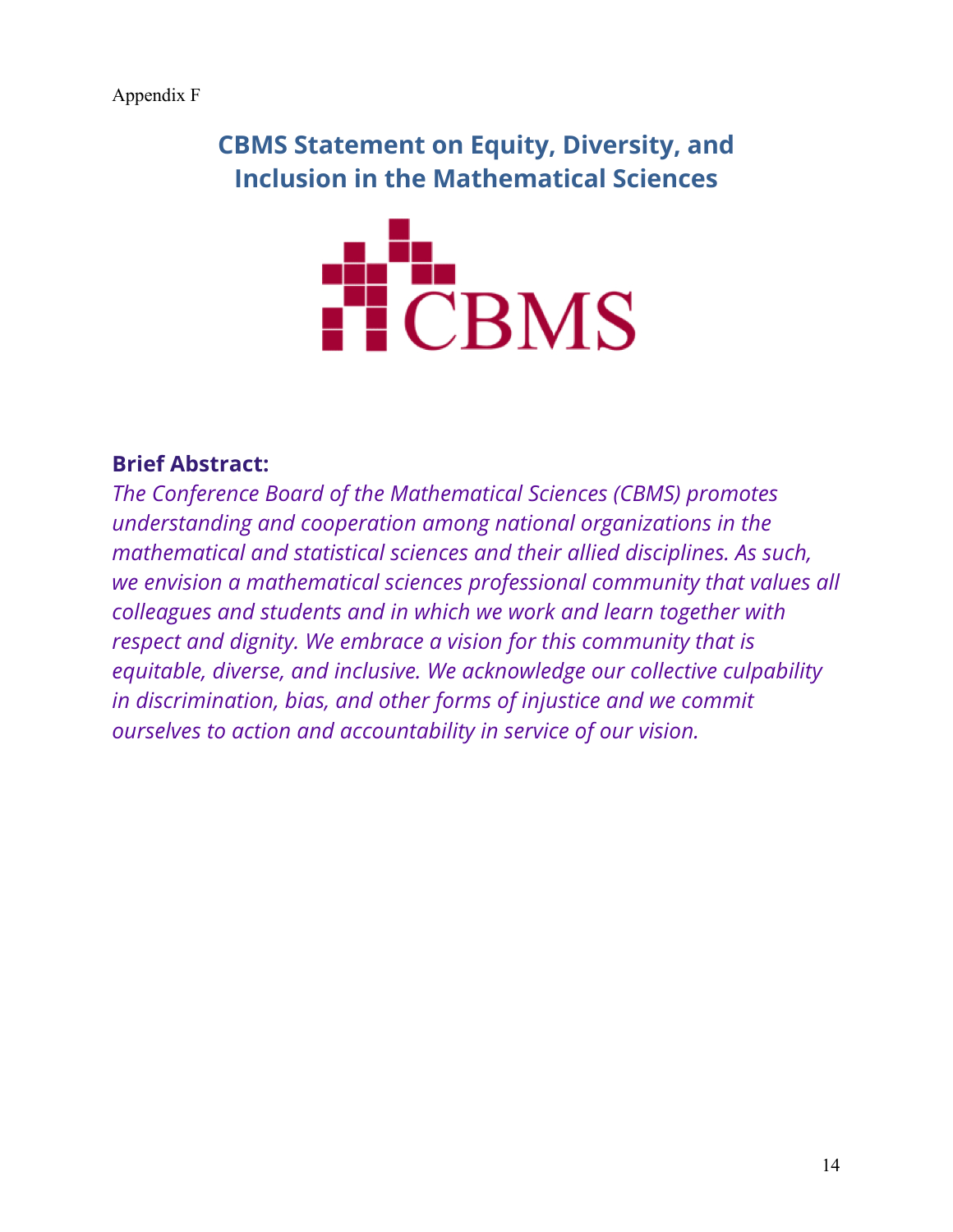# CBMS Statement on Equity, Diversity, and Inclusion in the Mathematical Sciences

# **Full Statement:**

The Conference Board of the Mathematical Sciences (CBMS) is an umbrella organization composed of professional societies and organizations from all areas of the mathematical and statistical sciences and allied disciplines. CBMS's stated purpose is to *"promote understanding and cooperation among these national organizations so that they work together and support each other in their efforts to promote research, improve education, and expand the uses of mathematics." (cbmsweb.org)*

# **We envision a community of mathematical scientists where all of our colleagues and students are valued and in which we all work and learn together with respect and dignity.**

We envision a world in which all individuals have equitable opportunities to learn, use, and contribute to the mathematical sciences, as well as to shape the future of the disciplines. Our vision is a landscape that reflects the diversity of our society – across race, ethnicity, culture, gender, sexual orientation, disability status, and all other social identities – as learners, researchers, teachers, practitioners, leaders, and all other members of the professional community.

Making progress toward this vision is a matter of justice. Quantitative literacy is imperative to civic engagement, and includes the ability to model complicated situations, understand options, and make informed decisions. By appreciating, respecting, and honoring the diversity of people and voices in our professions, we are better able, as mathematical scientists, to utilize the tools of our fields to investigate, document, and communicate injustice and create pathways to many opportunities. All people must have equitable access to those opportunities.

Equitable education in the mathematical sciences enhances the learning experience of all students. Participating in a diverse classroom engages students with others who have perspectives, skills, and experiences that may be different from their own, which is vital to developing the problem-solving and critical thinking skills needed in our world. This rich type of educational experience also provides fertile ground for the development of a deeper appreciation and understanding of mathematics that will inspire and prepare students to be future users and creators of the powerful tools and concepts of our disciplines. This commitment includes the preparation of teachers at every level – elementary, secondary, undergraduate, and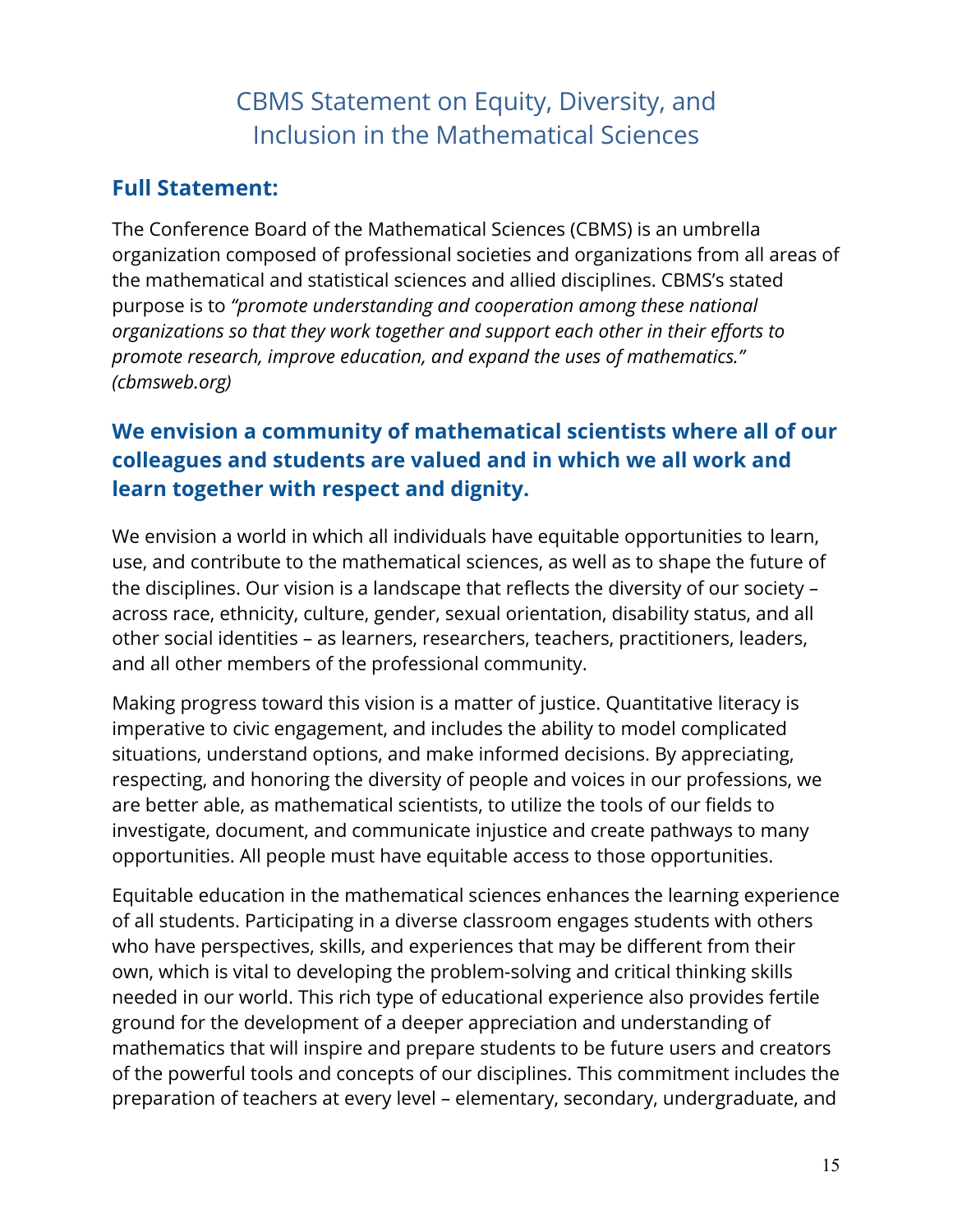graduate – whose education will have a profound impact on future generations of students.

Equitable opportunities and an inclusive environment increase the diversity of ideas within our disciplines, enriching what we create, know, and use. Mathematicians, statisticians, and those in related areas view and explore ideas and concepts from new perspectives, make connections never before realized, harness concepts and tools to address the problems of tomorrow, and advance knowledge in important ways. By broadening the diversity of those who participate, we increase the potential for richer understandings and further developments in the mathematical and statistical sciences.

The power, beauty, and opportunity inherent in engaging with mathematics is a distant goal for some; we envision a world in which individuals of all identities know and believe there is a place for them in the mathematical sciences, can see themselves in those spaces, and are key builders of its future.

# **We acknowledge our responsibility and culpability.**

Our community currently falls far short of this equitable vision for a complex assortment of reasons, both historical and ongoing. Some of CBMS's member organizations have actively participated in the exclusion of some groups – including people of different races, ethnicities, cultures, genders, sexual orientations, disabilities, and other social identities – and are currently grappling with those past actions. Some have participated in this injustice in more subtle ways through inequitable opportunities, including biased policies and processes for making awards and filling leadership positions; inadequate support for caregivers (especially for childcare); and otherwise tolerating or even enabling bias, disrespect, macro- and micro-aggressions, and inequity. In stark contrast, some of CBMS's member organizations were created specifically to support the mathematical scientists impacted by these injustices.

We collectively acknowledge the need to examine past and present practices to identify injustices, and to implement policies and practices that redress these injustices, support equitable educational and professional opportunities, and create an inclusive and welcoming profession.

We acknowledge that the systemic nature of racism, misogyny, and other forms of discrimination requires each of our organizations to make significant investments of time, energy, and other resources to identify and change problematic policies and procedures.

# **We commit to action and accountability.**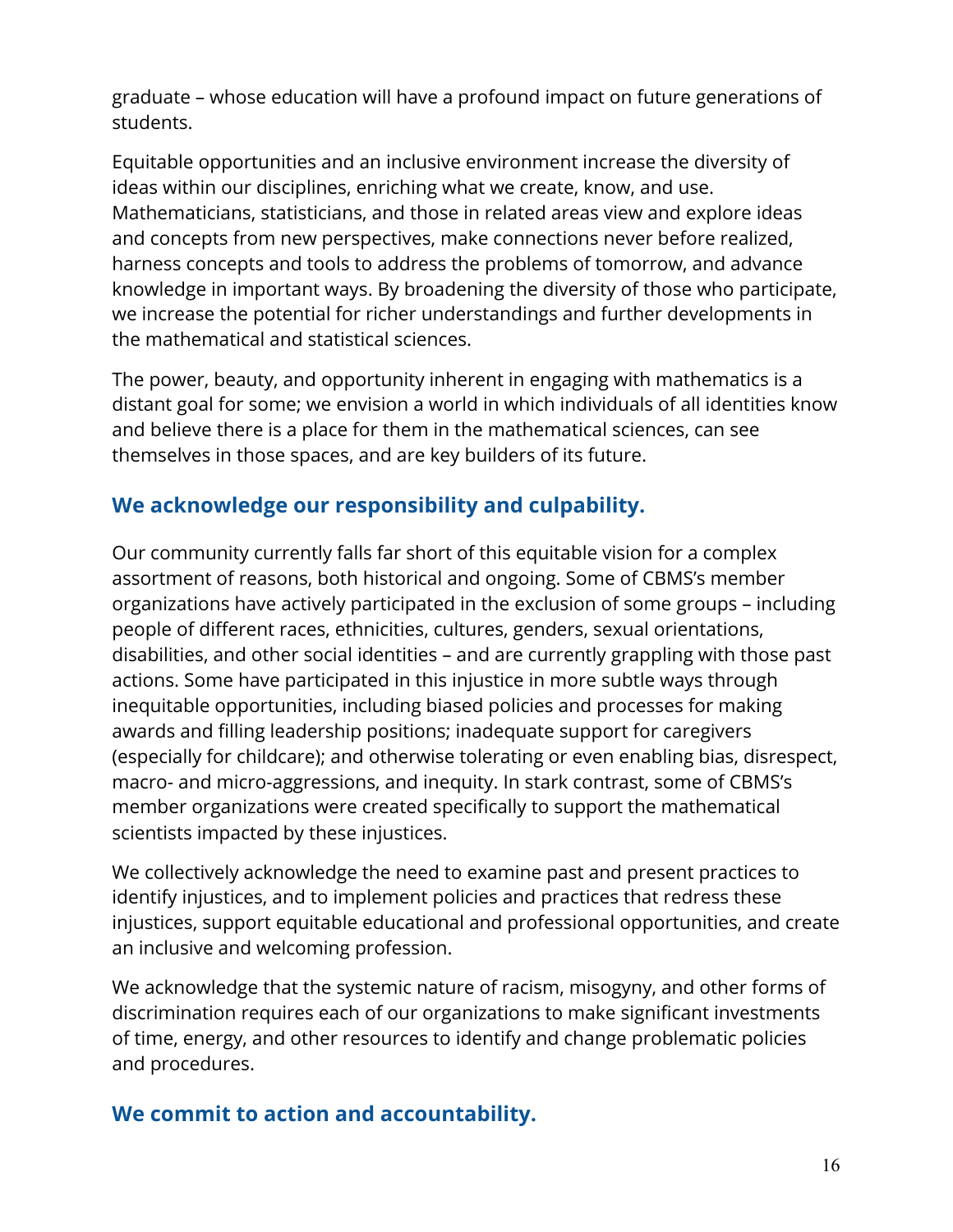CBMS will create and employ policies and practices that model justice and equitable opportunities for all mathematical scientists. In turn, CBMS will support its member organizations in their work to create spaces that are just, equitable, diverse, and inclusive. Engaging in self-reflection and articulating our goals are essential first steps in making progress, but those steps must lead to action in order to be meaningful.

As a leader within the mathematical sciences communities, CBMS will make justice, equity, diversity, and inclusion fundamental to our mission of service, and commit ourselves to creating safe, humanizing, and fertile spaces for all mathematicians to flourish.

We will work together, as colleagues of different races, genders, and other social identities, to analyze and document practices and policies that disparately affect the access of some members of our community to participate fully in and benefit from the professional life of our member associations.

We pledge to collaborate across organizations, both within and beyond the mathematical sciences, to pursue policies and practices that lead to equity, diversity, and inclusion for all members of our community, and to commit resources to support those efforts.

To hold ourselves accountable, we will regularly share our progress with each other and the communities we represent. This will allow us to highlight and build on productive actions member organizations have taken and provide models for future progress.

As leaders in our disciplines, we recognize that this work is not a singular effort, but requires ongoing partnership as we iterate toward the just mathematical sciences community we envision. We pledge to continue to engage in dialogue with one another about systemic inequities and to collaborate on solutions.

Through this statement, we embrace our vision for an equitable, diverse, and inclusive professional community; acknowledge the mathematical sciences community's culpability in racism, sexism, and other forms of unjust policies and behavior; and commit ourselves to action and accountability in service of that vision.